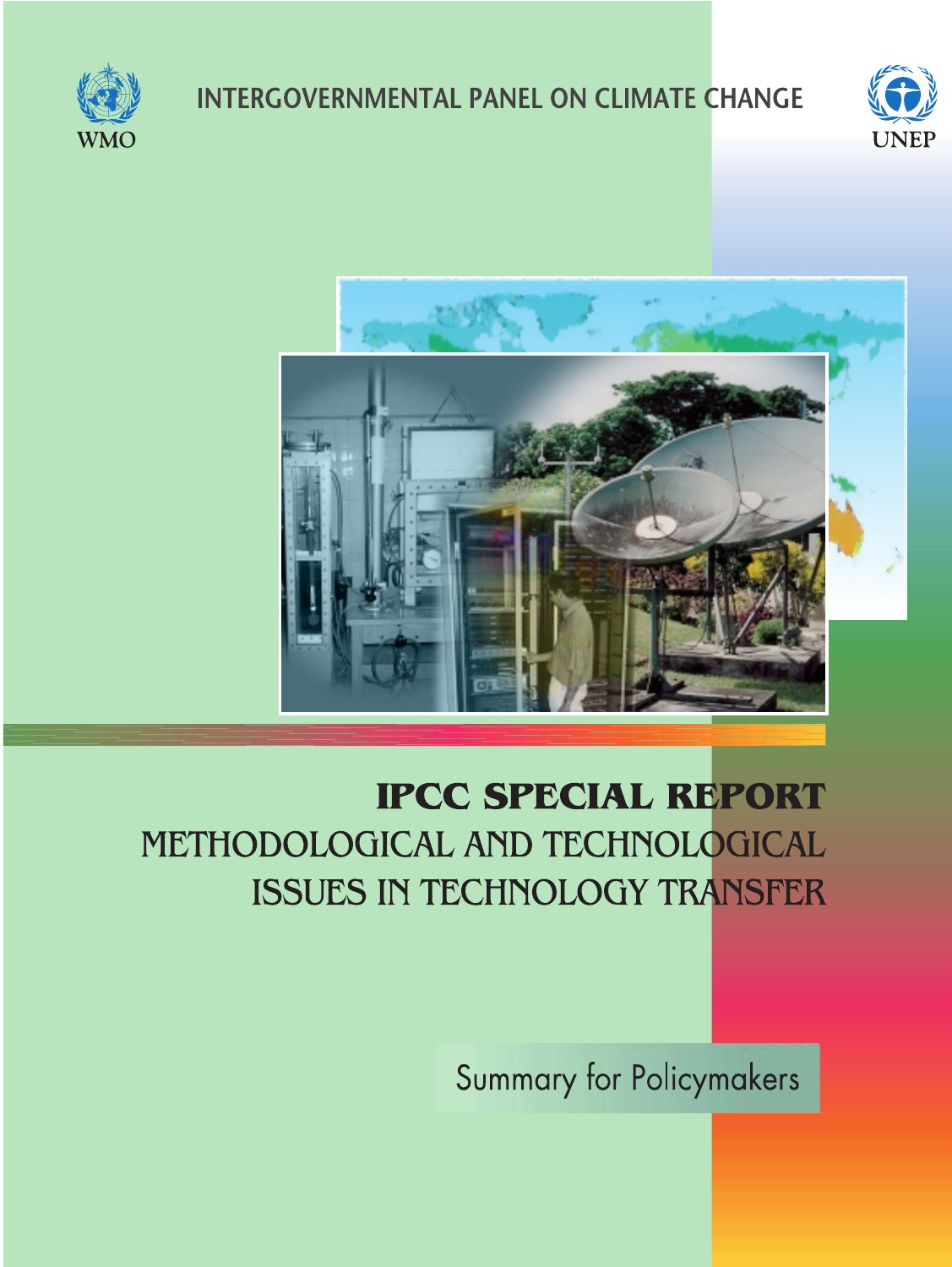



**Summary for Policymakers**

# **Methodological and Technological Issues in Technology Transfer**

A Special Report of IPCC Working Group III

*Published for the Intergovernmental Panel on Climate Change*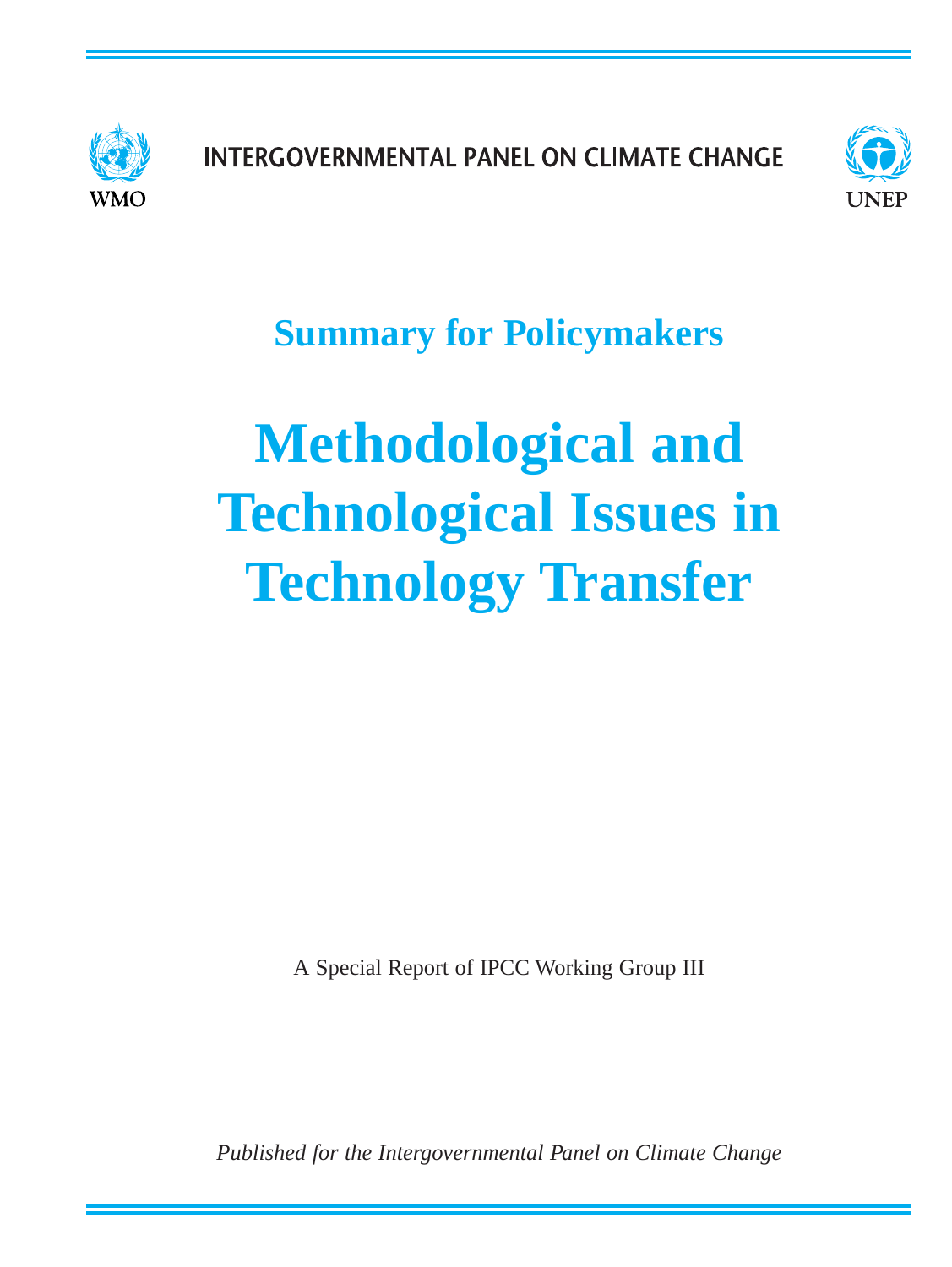*This report is dedicated to*

# **John Turkson, Ghana Lead Author, Chapters 4 and 5**

Dr John Turkson died at the age of 46 years on a plane crash while he was en route to establish a CDM Pilot project in Uganda. He was a Senior Energy Economist at the UNEP Collaborating Centre for Energy and Environment at RISØ National Laboratory in Denmark. Before joining RISØ, he was a lecturer at the University of Science and Technology, Kumasi, Ghana. John was one of the few wellknown energy economists on the African continent who published extensively in international journals, conference proceedings and books in the international fora on energy economics and climate change. He initiated several regional projects in energy and climate change in Africa because of his belief that the climate change debate provides an opportunity for transforming African economies to more sustainable development paths.

His keen sense of duty earned him respect of colleagues he had worked with and helped him to build a network of eminent energy specialists and economists not only from Ghana, but from all over Africa and beyond. He was married to Gifty who no doubt had to bear the intensity with which John normally took his work. He will be missed, but his contribution to IPCC will always be remembered by his colleagues and friends.

© 2000, Intergovernmental Panel on Climate Change

ISBN: 92-9169-112-7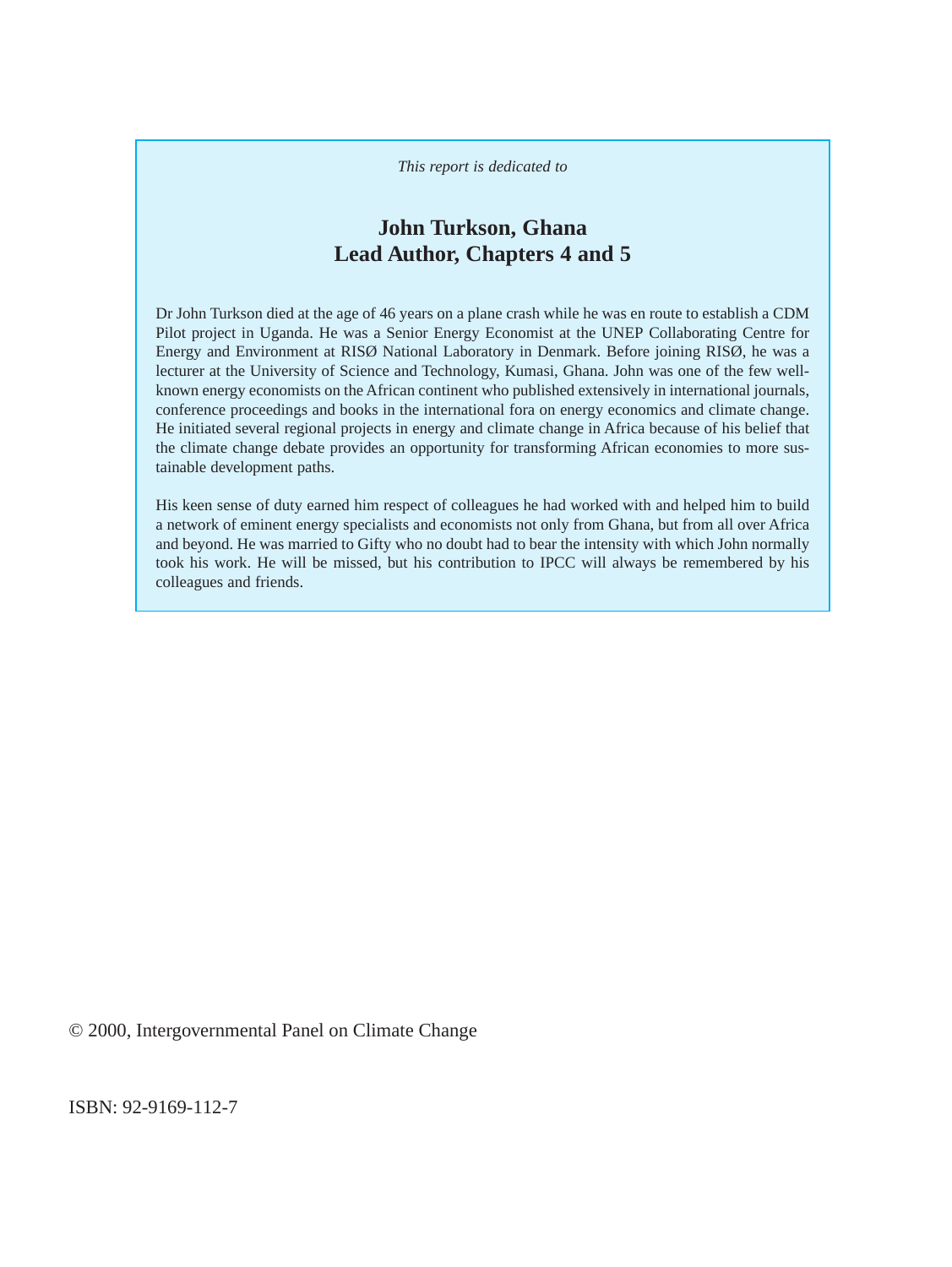# **Contents**

|                                                                                                                                                                                                                                                                                                                                                                                                                                                                                                                                                                                                                                    | $\mathbf{v}$            |
|------------------------------------------------------------------------------------------------------------------------------------------------------------------------------------------------------------------------------------------------------------------------------------------------------------------------------------------------------------------------------------------------------------------------------------------------------------------------------------------------------------------------------------------------------------------------------------------------------------------------------------|-------------------------|
|                                                                                                                                                                                                                                                                                                                                                                                                                                                                                                                                                                                                                                    | vii                     |
|                                                                                                                                                                                                                                                                                                                                                                                                                                                                                                                                                                                                                                    | $\mathbf{3}$            |
|                                                                                                                                                                                                                                                                                                                                                                                                                                                                                                                                                                                                                                    | 3                       |
|                                                                                                                                                                                                                                                                                                                                                                                                                                                                                                                                                                                                                                    | $\overline{\mathbf{3}}$ |
|                                                                                                                                                                                                                                                                                                                                                                                                                                                                                                                                                                                                                                    | 3                       |
|                                                                                                                                                                                                                                                                                                                                                                                                                                                                                                                                                                                                                                    | $\overline{\mathbf{4}}$ |
|                                                                                                                                                                                                                                                                                                                                                                                                                                                                                                                                                                                                                                    | $\boldsymbol{4}$        |
|                                                                                                                                                                                                                                                                                                                                                                                                                                                                                                                                                                                                                                    | $\overline{\mathbf{4}}$ |
|                                                                                                                                                                                                                                                                                                                                                                                                                                                                                                                                                                                                                                    | $\overline{\mathbf{4}}$ |
| Enabling environment and extra effort to enhance technology transfer                                                                                                                                                                                                                                                                                                                                                                                                                                                                                                                                                               | 5                       |
|                                                                                                                                                                                                                                                                                                                                                                                                                                                                                                                                                                                                                                    | 6                       |
|                                                                                                                                                                                                                                                                                                                                                                                                                                                                                                                                                                                                                                    | 7                       |
|                                                                                                                                                                                                                                                                                                                                                                                                                                                                                                                                                                                                                                    | 7                       |
|                                                                                                                                                                                                                                                                                                                                                                                                                                                                                                                                                                                                                                    | 7                       |
|                                                                                                                                                                                                                                                                                                                                                                                                                                                                                                                                                                                                                                    | 8                       |
|                                                                                                                                                                                                                                                                                                                                                                                                                                                                                                                                                                                                                                    | 8                       |
|                                                                                                                                                                                                                                                                                                                                                                                                                                                                                                                                                                                                                                    | 8                       |
| $\textbf{Forestry}\textcolor{black}{\bm{\ldots}}\textcolor{black}{\ldots}\textcolor{black}{\ldots}\textcolor{black}{\ldots}\textcolor{black}{\ldots}\textcolor{black}{\ldots}\textcolor{black}{\ldots}\textcolor{black}{\ldots}\textcolor{black}{\ldots}\textcolor{black}{\ldots}\textcolor{black}{\ldots}\textcolor{black}{\ldots}\textcolor{black}{\ldots}\textcolor{black}{\ldots}\textcolor{black}{\ldots}\textcolor{black}{\ldots}\textcolor{black}{\ldots}\textcolor{black}{\ldots}\textcolor{black}{\ldots}\textcolor{black}{\ldots}\textcolor{black}{\ldots}\textcolor{black}{\ldots}\textcolor{black}{\ldots}\textcolor{$ | 8                       |
|                                                                                                                                                                                                                                                                                                                                                                                                                                                                                                                                                                                                                                    | 8                       |
|                                                                                                                                                                                                                                                                                                                                                                                                                                                                                                                                                                                                                                    | 8                       |
|                                                                                                                                                                                                                                                                                                                                                                                                                                                                                                                                                                                                                                    | 8                       |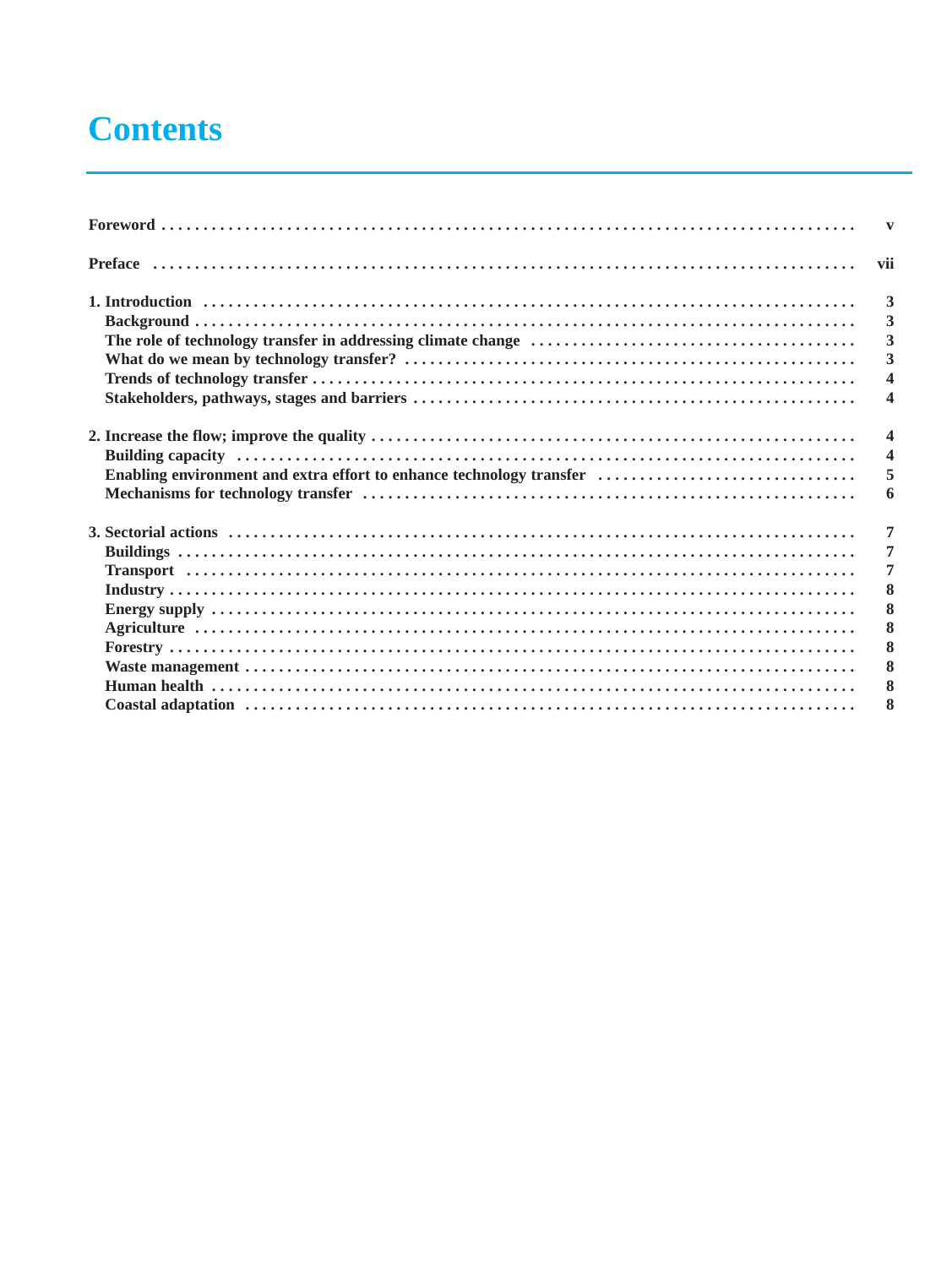# **Foreword**

The Intergovernmental Panel on Climate Change (IPCC) was jointly established by the World Meteorological Organization (WMO) and the United Nations Environment Programme (UNEP) to asses available information on the science, impacts and the economics of climate change and of mitigation options to address it. It provides also, on request, scientific/technical/ socio-economic advice to the Conference of the Parties (COP) to the United Nations Framework Convention on Climate Change (UNFCCC). Since its inception the IPCC has produced a series of Assessment Reports, Special Reports, Technical Papers, methodologies and other products which have become standard works of reference, widely used by policymakers, scientists and other experts.

This Special Report has been prepared by IPCC Working Group III in response to a request by the Subsidiary Body for Scientific and Technological Advice (SBSTA) to the UNFCC. Innovation and enhanced efforts to transfer environmentally sound technology to limit greenhouse gas emissions and to adapt to climate change will be required to meet the objective of the Climate Convention and to reduce vulnerability to climate change impacts. The report addresses the technology transfer problem in the context of climate change while emphasizing the sustainable development perspective. Technology transfer is defined as the broad set of processes covering the flows of know-how, experience and equipment and is the result of many day-to-day decisions of the different stakeholders involved. A number of social, economic, political, legal, and technological factors influence the flow and quality of technology transfer. Essential elements of successful transfers include consumer and business awareness, access to information, availability of a wide range of technical, business, management and regulatory skills locally, and sound economic policy and regulatory frameworks. Technology transfers that meet local needs and priorities are more likely to be successful. But there is no pre-set answer to enhancing technology transfer. Interactions and barriers vary according to sector, type of technology and country, and recent trends in international financial flows that drive technology transfer are altering the relative capacities and roles of different stakeholders. Policy actions therefore need to be tailored to the specific context and interests. The report elaborates on what governments can do to facilitate and enhance the transfer of Environmentally Sound Technologies, but it also aims at reaching decision makers in the private sector, lending institutions, multilateral agencies, non-governmental organizations, and the interested public.

As usual in the IPCC, success in producing this Report has depended first and foremost on the enthusiasm and cooperation of scientists and other experts worldwide. These individuals have devoted enormous time and effort to producing this report and we are extremely grateful for their commitment to the IPCC process.

We would like to express our sincere thanks to:

- Robert T. Watson, the Chairman of the IPCC;
- The Co-chairs of Working Group III, Bert Metz and Ogunlade Davidson;
- The Section Coordinators, Kilaparti Ramakrishna, Jayant Sathaye, Youba Sokona, William Chandler, Stephen O. Andersen and Ajay Mathur;
- The staff of the Working Group III and II Technical Support Units, including Rob Swart, Ms Sascha van Rooijen, Jan-Willem Martens, Ms Laura van Wie-McGrory, Ms Flo Ormond and Marlies Kamp;
- N. Sundararaman, Secretary of the IPCC, Renate Christ, Deputy Secretary of the IPCC and the staff of the IPCC Secretariat Rudie Bourgeois, Chantal Ettori and Annie Courtin.

# **G.O.P. Obasi**

Secretary-General World Meteorological Organization

# **Klaus Töpfer**

Executive Director United Nations Environment Programme and Director-General United Nations Office in Nairobi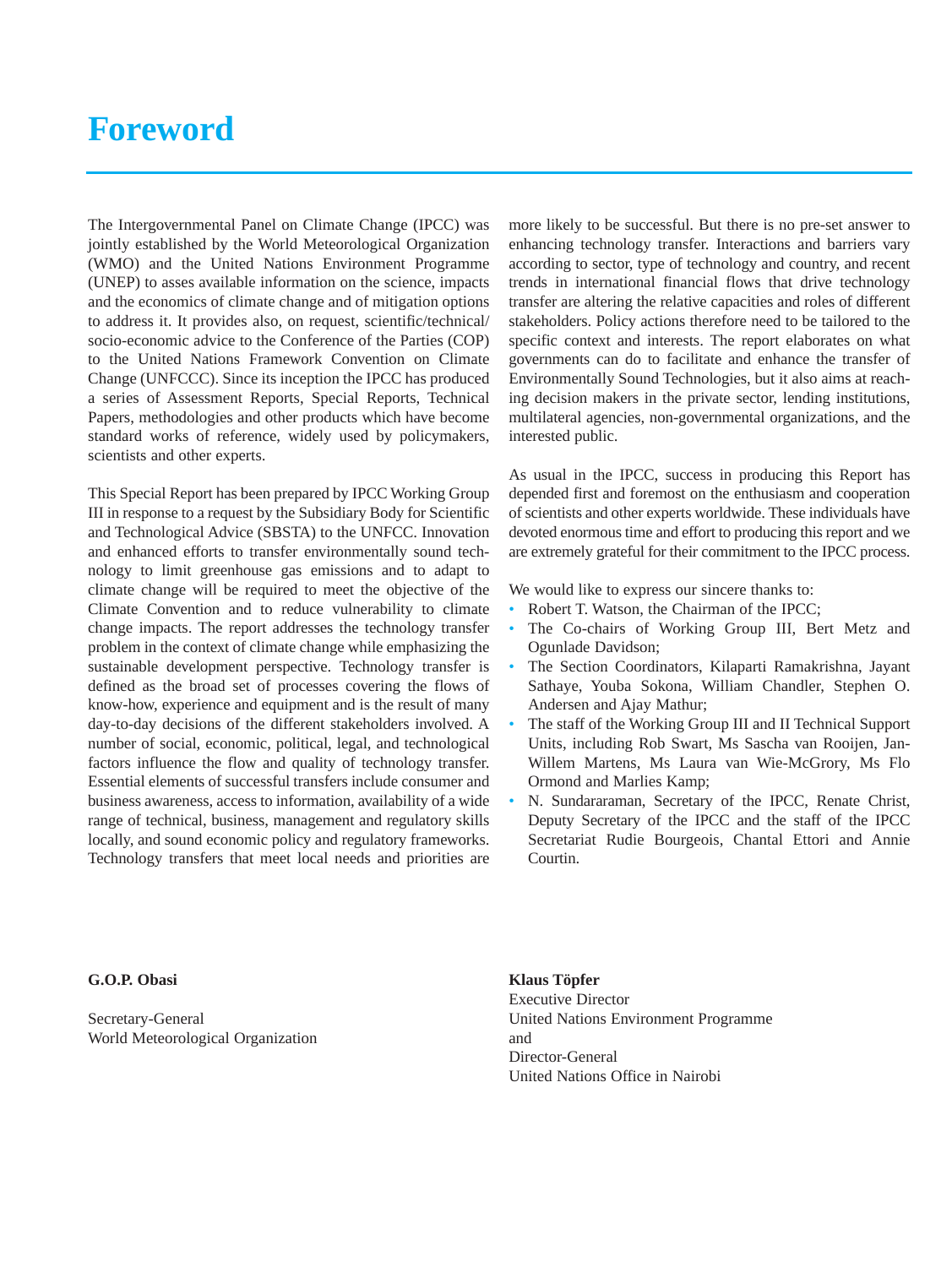# **Preface**

The Intergovernmental Panel on Climate Change (IPCC) was established jointly by the World Meteorological Organization (WMO) and the United Nations Environment Programme (UNEP) to assess periodically the science, impacts and socioeconomics of climate change and of adaptation and mitigation options. The IPCC provides, on request, scientific and technical advice to the Conference of Parties (COP) to the United Nations Framework Convention on Climate Change (UNFCCC) and its subsidiary bodies. The COP, at its first session in Berlin in 1995, requested the IPCC to include in its assessments an elaboration of the terms under which transfer of environmentally sound technologies and know-how could take place.

As a further elaboration of the COP-1 request, IPCC was requested by the Subsidiary Body for Scientific and Technological Advice (SBSTA) to prepare a Technical Paper on methodological and technological aspects of technology transfer (see FCCC/SBSTA/1996/8, Annex III). The objective of the paper would be to synthesize information from the Second Assessment Report on experiences with:

- (i) types of transfer, technology evaluation, and options;
- (ii) sectors targeted;
- (iii) role of participants (for example governments, private sector, inter-governmental organizations, non-governmental organizations);
- (iv) approaches to promote cooperation;
- (v) issues related to capacity building.

According to IPCC procedures, Technical Papers should be based on material already present in the IPCC reports. However, the Second Assessment Report did not contain sufficient information to prepare a Technical Paper that would address the questions raised. Therefore, the IPCC decided at its Twelfth Plenary Session in Mexico City to prepare a Special Report on Methodological and Technological Issues in Technology Transfer.

In order to provide structure in the wide variety of subjects, the writing team chose to divide the Report in three sections:

Section I provides a framework for analysis of the complex and multi-facetted nature of the technology transfer process, emphasizing the sustainable development perspective. It examines broad trends of technology transfer in recent years, explores the international political context, discusses policy tools for overcoming key barriers and creating enabling environments and provides an overview of financing and partnerships.

Section II provides a sectoral perspective on the transfer of adaptation and mitigation technologies. Every chapter discusses the prevalent climate mitigation and adaptation technologies, the magnitude of current and future transfers,

technology transfer issues within and between countries and the lessons learned in that particular sector.

Section III includes a wide variety of case studies to illustrate the issues discussed in sections I and II and demonstrates the distinctive problems and special opportunities that stakeholders are likely to encounter in dealing with technology transfer.

In accordance with the wide scope of technology transfer, the team of authors put together to prepare the report represented a multitude of disciplines and a broad geographical distribution. The writing team consisted of 8 Section Coordinators, 24 Coordinating Lead Authors, 120 Lead Authors and 53 Contributing Authors. In accordance with the revised IPCC Procedures, 20 Review Editors were appointed to oversee the review process.

Over 180 Expert and Government Reviewers submitted valuable suggestions for improvement during the review process. All the comments have been afforded appropriate consideration by the writing team and genuine scientific controversies have been reflected adequately in the text of the report as confirmed in the Review Editors report. The revised document was submitted to the Working Group III Plenary in Kathmandu, Nepal, that took place from 8 to 10 March 2000. There, the Summary for Policymakers was approved in detail and the underlying report accepted. The IPCC Plenary finally accepted the Report and the Summary for Policymakers during its Sixteenth Session that took place in Montreal, Canada, from 1 to 8 May 2000.

We wish to commend all Section Coordinators, Coordinating Lead Authors, Lead Authors, Contributing Authors and all Review Editors for all the effort they put into the compilation of this Report and deeply appreciate the commitment they have shown.

It is with profound sadness and regret that we have to convey the message that three of our dear colleagues and team members passed away during the writing process of this Report: Katsuo Seiki (August 1998), David Hall (August 1999) and John Turkson (January 2000). They were highly appreciated members of the team, John Turkson as Lead Author of Chapters 4 and 5 and David Hall as Review Editor of Chapter 12. Katsuo Seiki was envisaged Coordinating Lead Author of then Chapter 18 and showed as a Vice-Chair of IPCC much interest in the issue of technology transfer. We will remember their excellent work and enjoyable personalities.

We are grateful to:

• The Tata Energy Research Institute in New Delhi, India, and in particular Dr Pachauri, the Director and vice-chair of IPCC for hosting the first Lead Authors meeting;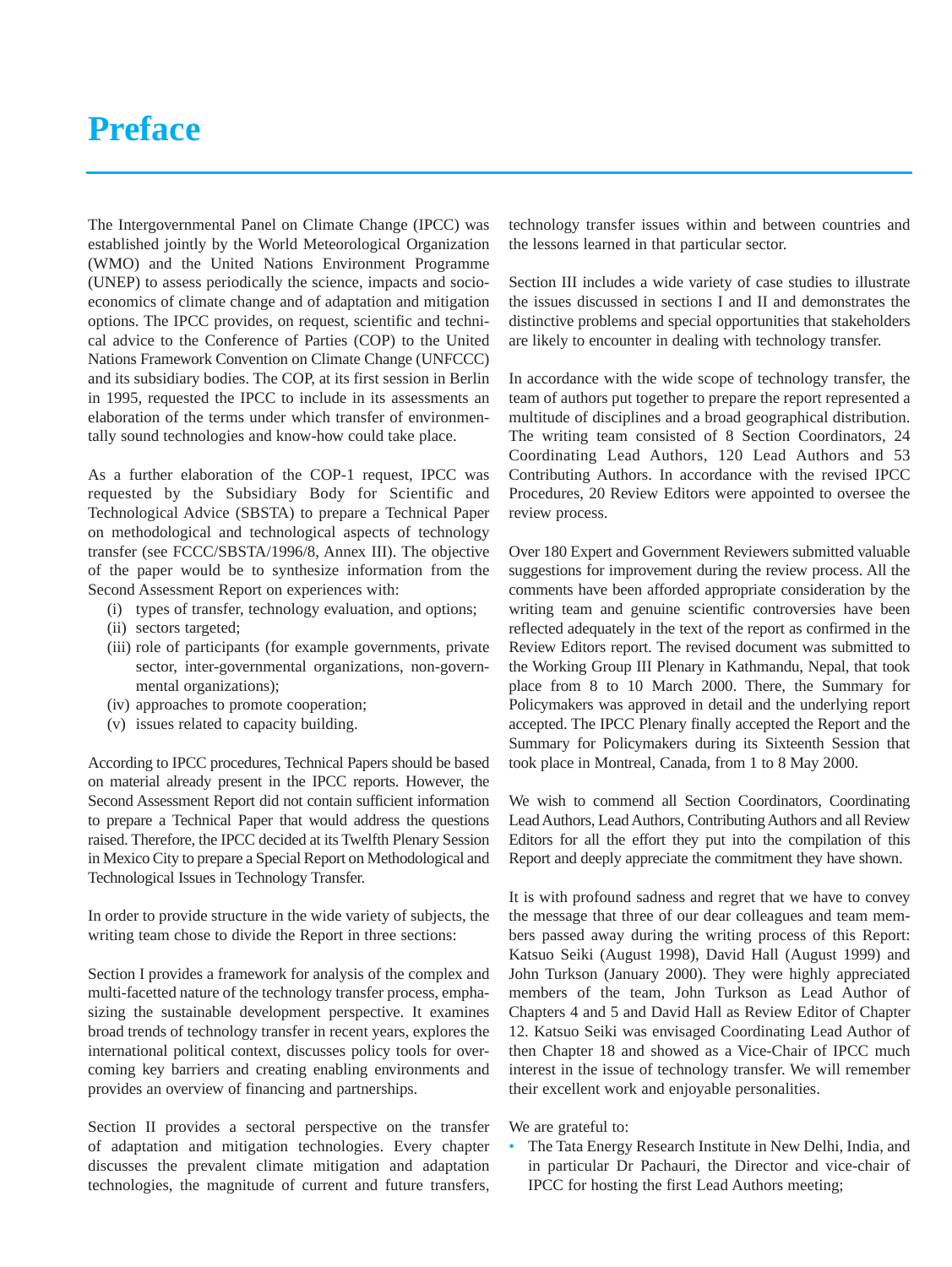- The United Kingdom Climate Impact Programme of the Environmental Change Unit at the University of Oxford, United Kingdom, for hosting the second Lead Authors meeting with the support of the United Kingdom Department of Environment, Transport and the Regions;
- The Department of Hydrology and Meteorology of the Government of Nepal, for hosting the Fifth Plenary of the IPCC Working Group III from 8 to 10 March 2000, where the Summary for Policymakers was approved line by line and the underlying Report accepted.

We would finally like to express our gratitude to the three successive Report Coordinators at the Technical Support Units: Laura van Wie-McGrory (TSU WG II), and Sascha van Rooijen and Jan-Willem Martens (TSU WG III) for their neverending dedication to get the report in its current shape. We thank Flo Ormond of the Technical Support Unit of Working Group II and Marlies Kamp of the Technical Support Unit of Working Group III for their invaluable support throughout the preparation of the Report. Also other members of the Technical Support Units of Working Group II and III have provided much appreciated assistance, including Rob Swart, Anita Meier,

Jiahua Pan, Remko Ybema and Dave Dokken. Dr N. Sundararaman, Secretary of the IPCC, and the staff of the IPCC Secretariat in Geneva ensured the essential services of providing government liaison and travel of experts from the developing and transitional economy countries as well as making the arrangements with the Government of Nepal. We are also grateful to Renate Christ, Deputy Secretary of the IPCC, for her substantive inputs on various occasions during the preparation of the Report.

We would like to encourage the readers, which include policymakers, scientists, managers, professionals and academics, to evaluate the contents of this work, adjust it to their own conditions and ensure a rapid and widespread replication of its lessons across the world. We sincerely hope that this Report will thus contribute to the widespread use of environmentally sound technologies and assist in achieving the objectives of the Climate Convention.

**Ogunlade Davidson,** Co-chair of Working Group III **Bert Metz,** Co-chair of Working Group III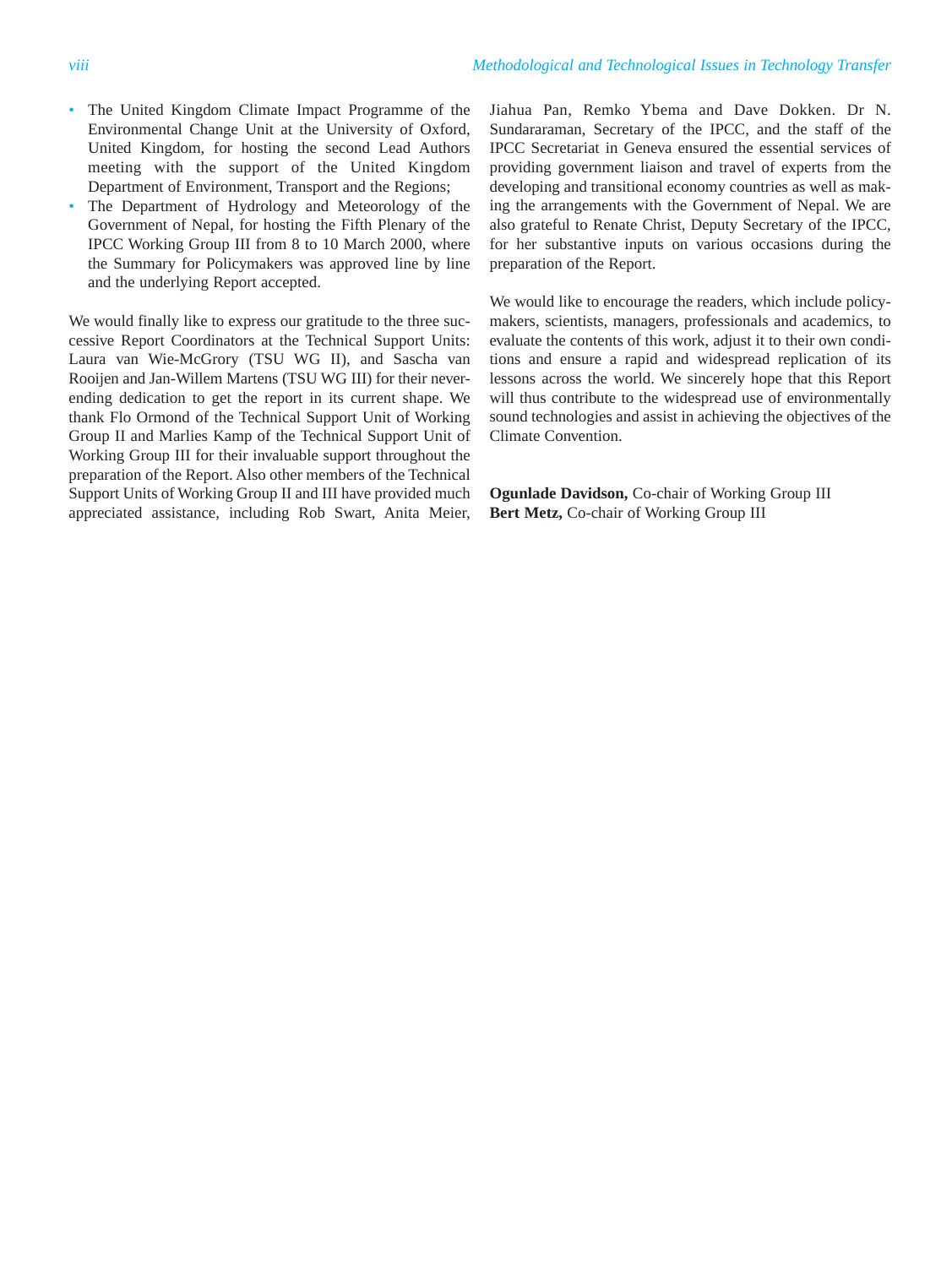# **SUMMARY FOR POLICYMAKERS**

METHODOLOGICAL AND TECHNOLOGICAL ISSUES IN TECHNOLOGY TRANSFER

# *A Special Report of Working Group III of the Intergovernmental Panel on Climate Change*

Based on a draft prepared by:

*Stephen O. Andersen (USA), William Chandler (USA), Renate Christ (Austria), Ogunlade Davidson (Sierra Leone), Sukumar Devotta (India), Michael Grubb (UK), Joyeeta Gupta (The Netherlands), Thomas C. Heller (USA), Maithili Iyer (India), Daniel M. Kammen (USA), Richard J.T. Klein (The Netherlands/Germany), Dina Kruger (USA), Ritu Kumar (India), Mark Levine (USA), Lin Erda (China), Patricia Iturregui (Peru), Merylyn McKenzie Hedger (UK), Anthony McMichael (UK), Mark Mansley (UK), Jan-Willem Martens (The Netherlands), Eric Martinot (USA), Ajay Mathur (India), Bert Metz (The Netherlands), John Millhone (USA), Jose Roberto Moreira (Brazil), Tongroj Onchan (Thailand), Mark Radka (USA), Kilaparti Ramakrishna (India), N.H. Ravindranath (India), Sascha van Rooijen (The Netherlands), Jayant Sathaye (USA), Youba Sokona (Mali), Sergio C. Trindade (Brazil), David Wallace (UK), Ernst Worrell (The Netherlands)*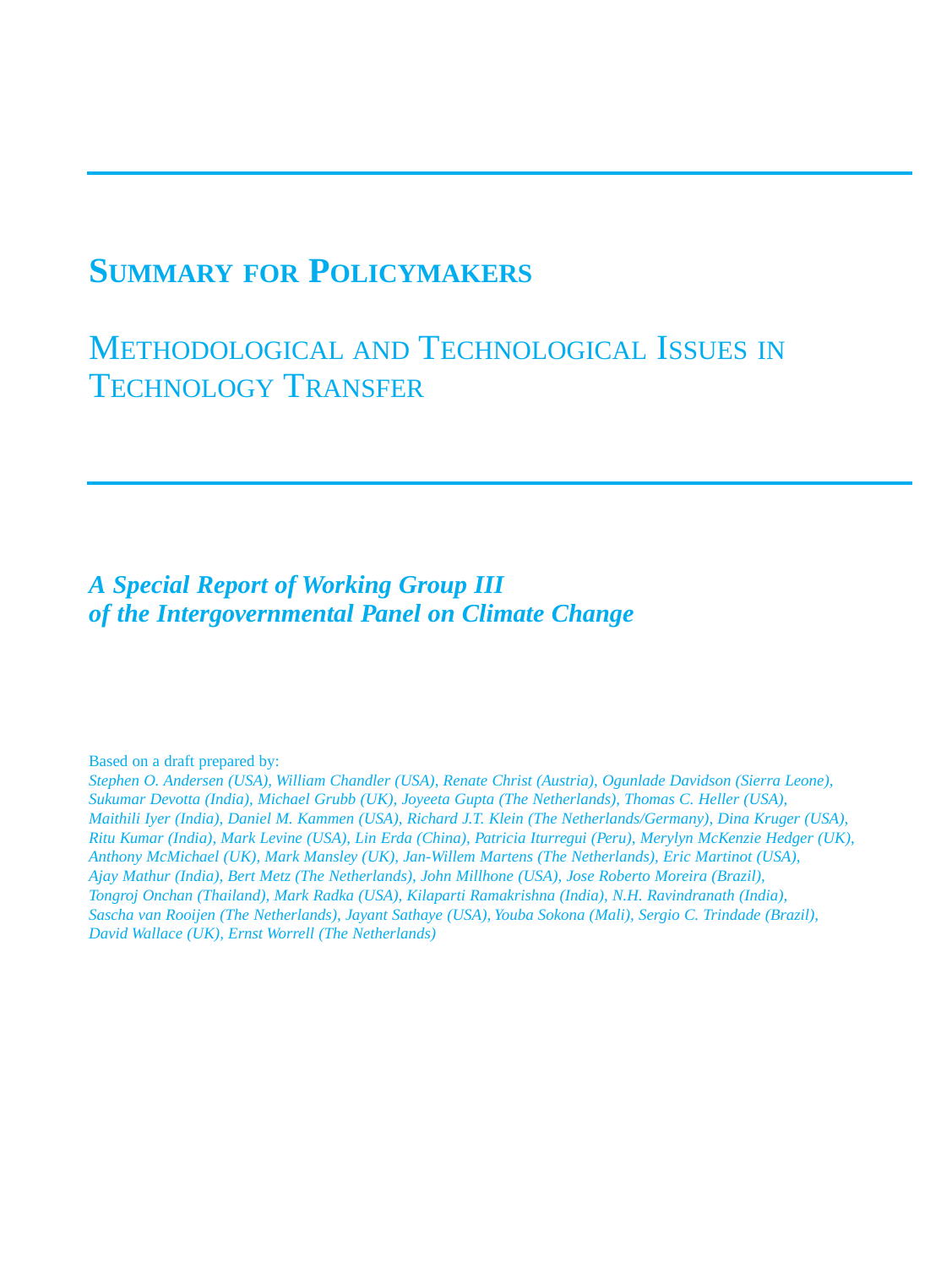# **1. Introduction**

# **Background**

Article 4.5 of the United Nations Framework Convention on Climate Change (UNFCCC) states that developed country Parties and other developed Parties included in Annex II "shall take all practicable steps to promote, facilitate and finance, as appropriate, the transfer of, or access to, environmentally sound technologies and know-how to other Parties, particularly developing country Parties, to enable them to implement the provisions of the Convention." The Subsidiary Body for Scientific and Technological Advice (SBSTA) identified at its first session a list of areas in which it could draw upon the assistance of the IPCC. This Special Report was prepared in response to this request. It addresses the technology transfer problem in the context of all relevant UNFCCC provisions, including decisions of the Conference of Parties (COP), and Chapter 34 in Agenda 21. It attempts to respond to recent development in the UNFCCC debate on technology transfer, by providing available scientific and technical information to enable Parties to address issues and questions identified in Decision 4/CP.4 adopted by COP-4.

# **The role of technology transfer in addressing climate change**

Achieving the ultimate objective of the UNFCCC, as formulated in Article 2<sup>1</sup>, will require technological innovation and the rapid and widespread transfer and implementation of technologies, including know-how for mitigation of greenhouse gas (GHG) emissions. Transfer of technology for adaptation to climate change is also an important element of reducing vulnerability to climate change.

This technological innovation must occur fast enough and continue over a period of time to allow greenhouse gas concentrations to stabilize and reduce vulnerability to climate change. Technology for mitigating and adapting to climate change should be environmentally sound technology (EST) and should support sustainable development.

Sustainable development on a global scale will require radical technological and related changes in both developed and developing countries. Economic development is most rapid in developing countries, but it will not be sustainable if these countries follow the historic greenhouse gas emission trends of developed countries. Development with modern knowledge offers many opportunities to avoid past unsustainable practices and move more rapidly towards better technologies, techniques and associated institutions. The literature indicates that to achieve this developing countries require assistance with developing human capacity (knowledge, techniques and management skills), developing appropriate institutions and networks, and with acquiring and adapting specific hardware. Technology transfer, in particular from developed countries to developing countries, must therefore operate on a broad front covering these software and hardware challenges, and ideally within a framework of helping to find new sustainable paths for economies as a whole. There is, however, no simple definition of a "sustainable development agenda" for developing countries. Sustainable development is a context driven concept and each society may define it differently, based on Agenda 21. Technologies that may be suitable in each of such contexts may differ considerably. This makes it important to ensure that transferred technologies meet local needs and priorities, thus increasing the likelihood that they will be successful, and that there is an appropriate enabling environment for promoting environmentally sound technologies (ESTs).

The Report analyses the special challenges of transferring ESTs to address climate change in the context of sustainable development. The literature provides ample evidence of the many problems in current processes of technology transfer which makes it very unlikely to meet this challenge without additional actions for the transfer of mitigation and adaptation technologies.

### **What do we mean by technology transfer?**

The Report defines the term "technology transfer" as a broad set of processes covering the flows of know-how, experience and equipment for mitigating and adapting to climate change amongst different stakeholders such as governments, private sector entities, financial institutions, non-governmental organizations (NGOs) and research/education institutions. Therefore, the treatment of technology transfer in this Report is much broader than that in the UNFCCC or of any particular Article of that Convention. The broad and inclusive term "transfer" encompasses diffusion of technologies and technology cooperation across and within countries. It covers technology transfer processes between developed countries, developing countries and countries with economies in transition, amongst developed countries, amongst developing countries and amongst countries with economies in transition. It comprises the process of learning to understand, utilize and replicate<sup>2</sup> the technology, including the capacity to choose it and adapt it to local conditions and integrate it with indigenous technologies.

The Report generally makes a distinction between developed and developing countries. Although economies in transition are included as developed countries under the UNFCCC, they may have characteristics in common with both developed and developing countries.

<sup>&</sup>lt;sup>1</sup> "The ultimate objective of this Convention and any related legal instruments that the Conference of Parties may adopt is to achieve, in accordance with the relevant provisions of the Convention, stabilisation of greenhouse gas concentrations in the atmosphere at such a level that would prevent dangerous interference with the climate system. Such a level should be achieved within a timeframe sufficient to allow ecosystems to adapt naturally to climate change, to ensure that food production is not threatened and to enable economic development to proceed in a sustainable manner."

<sup>&</sup>lt;sup>2</sup> The final stage of the five basic stages of technology transfer (assessment, agreement, implementation, evaluation and adjustment, replication) as defined in the Report as a combination of actions that lead to the deployment of a given technology, once transferred, to meet a new demand elsewhere.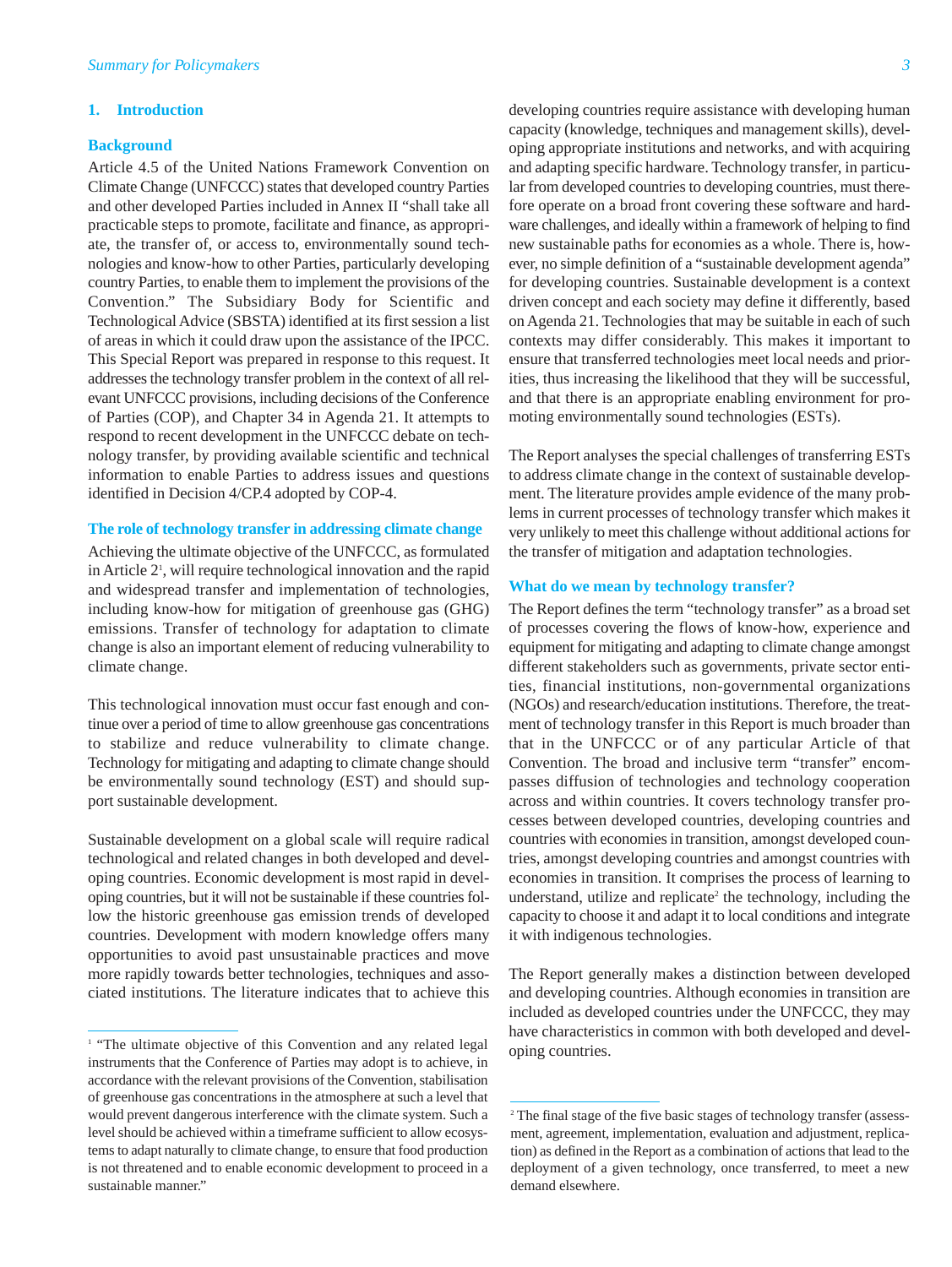# *4 Methodological and Technological Issues in Technology Transfer*

# **Trends of technology transfer**

It is difficult to quantify how much climate-relevant hardware is successfully transferred annually. When software elements such as education, training and other capacity building activities are included, the task of quantification is further complicated. Financial flows, often used as proxies, allow only a limited comparison of technology transfer trends over time. The 1990s have seen broad changes in the types and magnitudes of the international financial flows that drive technology transfer.

Official Development Assistance (ODA) experienced a downward trend in the period from 1993 to 1997, both in absolute terms and as a percentage of funding for projects with significant impact on technology flows to developing countries. However, in 1998 there was an increase in ODA funding. ODA is still important for those parts of the world and sectors where private sector flows are comparatively low, like agriculture, forestry, human health and coastal zone management. Moreover, it can support the creation of enabling conditions, which may leverage larger flows of private finance into ESTs in the context of overall sustainable development goals in the recipient countries.

Levels of foreign direct investment (FDI), commercial lending, and equity investment all increased greatly in recent years. These are the dominant means by which the private sector makes technology-based investments in developing countries and economies in transition, often in the industry, energy supply and transportation sectors. However, private sector investment in the form of FDI in developing countries has favoured East and South East Asia, and Latin America.

These trends are altering the relative capacities and roles of different stakeholders. The importance of the private sector has increased substantially. However, there is a definite role for governments both in providing an enabling environment for the technology transfer process as well as participating directly in it. Many NGOs support technology transfer activities.

# **Stakeholders, pathways, stages and barriers**

Technology transfer results from actions taken by various stakeholders. Key stakeholders include developers; owners; suppliers, buyers, recipients and users of technology (such as private firms, state enterprises, and individual consumers); financiers and donors; governments; international institutions; NGOs and community groups. Some technology is transferred directly between government agencies or wholly within vertically integrated firms, but increasingly technology flows depend also on the coordination of multiple organizations such as networks of information service providers, business consultants and financial firms. Although stakeholders play different roles, there is a need for partnerships among stakeholders to create successful transfers. Governments can facilitate such partnerships.

There is a large number of pathways through which stakeholders can interact to transfer technologies. They vary depending on sectors, country circumstances and type of technology. Pathways may be different for "close to market" technologies and for

technology innovations still in the development phase. Common pathways include government assistance programmes, direct purchases, licensing, foreign direct investment, joint ventures, cooperative research arrangements and co-production agreements, education and training, and government direct investment.

While technology transfer processes can be complex and intertwined, certain stages can be identified. These may include the identification of needs, choice of technology, assessment of conditions of transfer, agreement and implementation. Evaluation and adjustment to local conditions, and replication<sup>2</sup> are other important stages.

Barriers to the transfer of ESTs may arise at each stage of the process. These vary according to the specific context, for example from sector to sector, and can manifest themselves differently in developed countries, developing countries and countries with economies in transition. These barriers range from lack of information; insufficient human capabilities; political and economic barriers such as lack of capital, high transaction costs, lack of full cost pricing, and trade and policy barriers; lack of understanding of local needs; business limitations, such as risk aversion in financial institutions; and institutional limitations such as insufficient legal protection, and inadequate environmental codes and standards.<sup>3</sup>

There is no pre-set answer to enhancing technology transfer. The identification, analysis and prioritization of barriers should be country based. It is important to tailor action to the specific barriers, interests and influences of different stakeholders in order to develop effective policy tools.

#### **2. Increase the flow; improve the quality**

Government actions can transform the conditions under which technology transfer takes place. The spread of proven ESTs that would diffuse through commercial transactions may be limited because of the barriers listed above.

The three major dimensions of making technology transfer more effective are capacity building, an enabling environment and mechanisms for technology transfer, all of which are discussed in more detail in the subsections below.

# **Building capacity**

Capacity building is required at all stages in the process of technology transfer. Social structures and personal values evolve with a society's physical infrastructure, institutions, and the technologies embodied within them. New technological trajectories for an economy therefore imply new social challenges. This requires a capacity of people and organizations to continuously adapt to new circumstances and to acquire new skills. This applies both for mitigation and adaptation technologies.

<sup>&</sup>lt;sup>2</sup> See previous page.

<sup>&</sup>lt;sup>3</sup> See Technical Summary and Chapters 3, 4 and 5 of the main report.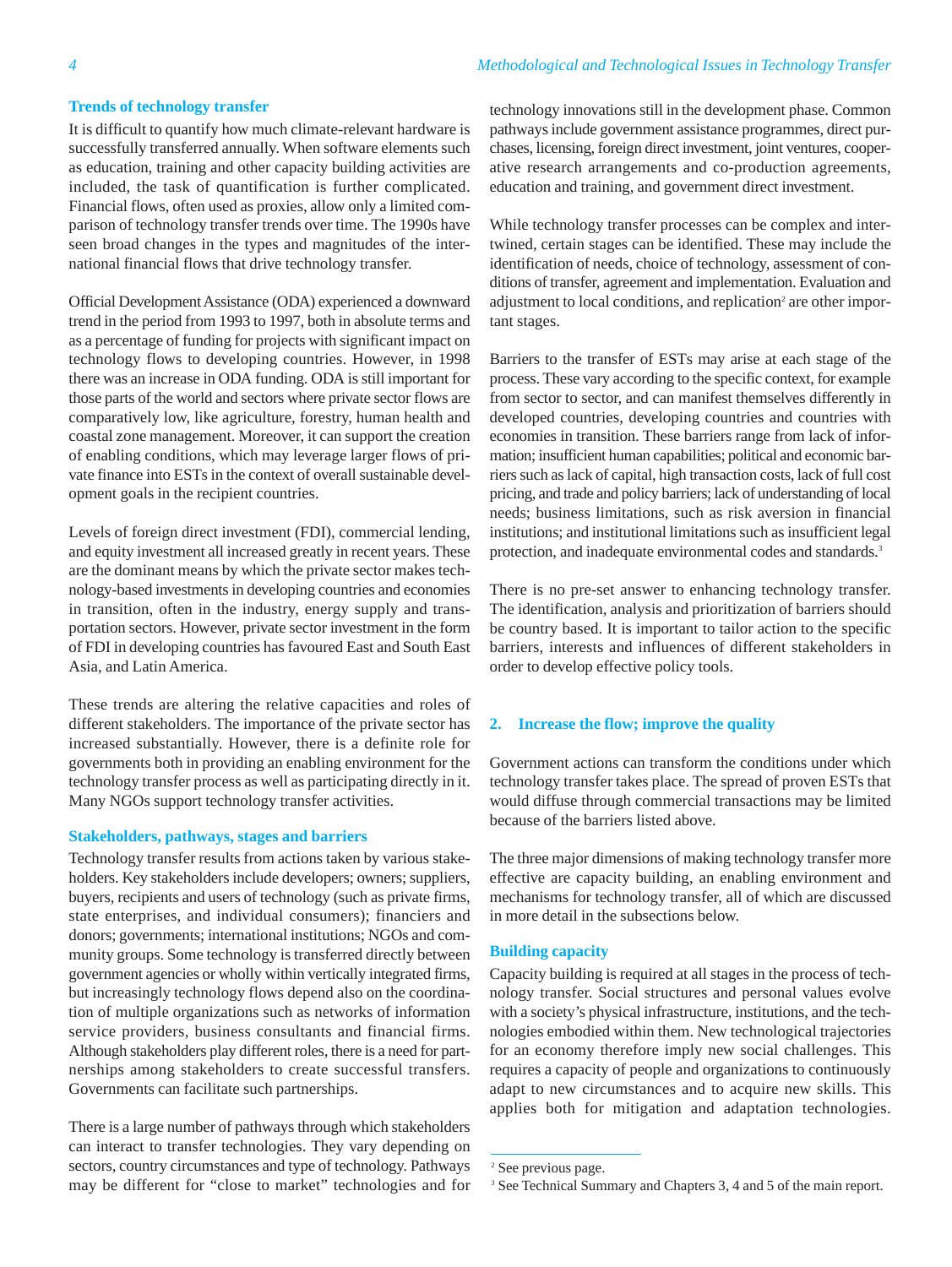Comparatively little consideration has been given in a systematic way to what capacity building is required for adaptation to climate change.

# *Human capacity*

Adequate human capacity is essential at every stage of every transfer process. The transfer of many ESTs demands a wide range of technical, business, management and regulatory skills. The availability of these skills locally can enhance the flow of international capital, helping to promote technology transfer.

Developed country governments, in particular, can ensure that training and capacity building programmes they sponsor consider the full range of information, financial, legal, and business consulting and engineering services that technology transfer requires, as well as the local conditions under which these may be provided. This requires cooperation with local governments, institutions and stakeholders, commercial organizations and consumers/users.

Developing country governments can build local capacities to gear them for technology transfer. Training and human resource development have been popular development assistance activities. Future approaches can be more effective by better stressing the integration of a total package of technology transfer, focusing less exclusively on developing technical skills and more on creating improved and accessible competence in associated services, organizational know-how, and regulatory management.

# *Organizational capacity*

It is important to recognize the need for participatory approaches and to strengthen the networks in which diverse organizations contribute to technology transfer. In technology intensive economies, technology increasingly flows through private networks of information and assessment services, management consultants, financial firms, lawyers and accountants, and technical specialist groups. Local government agencies, consumer groups, industry associations and NGOs may ensure that technology meets local needs and demand. This organizational infrastructure can help reduce but will not eliminate risks arising from deficiencies in legal systems. Although many actions that facilitate the growth of such networks are already underway, initiatives of particular importance to EST transfer include:

- Expansion of opportunities to develop firms for management consulting, accounting, energy service, law, investment and product rating, trade, publishing and provision for communication, access to and transfer of information, such as Internet services;
- Encouragement of industry associations, professional associations and user/consumer organizations;
- Participatory approaches to enable private actors, public agencies, NGOs and grassroots organizations to engage at all levels of environmental policy-making and project formulation;
- Where appropriate, decentralization of governmental decision-making and authority, in relation to technology transfer, to effectively meet community needs.

# *Information assessment and monitoring capacity*

Information access and assessment are essential to technology transfer. However, focusing too narrowly on information barriers while ignoring the later stages of the transfer process can be less productive. The roles of governments and private actors in technology assessment are changing. Private information networks are proliferating through specialized consulting and evaluation services and over the Internet. Increasing FDI also demonstrates that many ESTs can diffuse rapidly without direct government action. Governments in developing countries, developed countries, and countries with economies in transition may wish to consider:

- Developing improved indicators and collecting data on availability, quality and flows of ESTs to improve monitoring of implementation;
- Developing technology performance benchmarks for ESTs to indicate the potential for technological improvements;
- Improving information systems and linking them to international or regional networks, through well-defined clearing houses (such as energy efficiency and renewable energy centres), information speciality firms, trade publications, electronic media, or NGOs and community groups.

# **Enabling environment and extra effort to enhance technology transfer**

Governments, through, *inter alia*, sound economic policy and regulatory frameworks, transparency and political stability, can create an enabling environment for private and public sector technology transfers. Although many ESTs are in common use and could be diffused through commercial channels, their spread is hampered by risks such as those arising from weak legal protection and inadequate regulation in developed countries, developing countries and countries with economies in transition. But many technologies that can mitigate emissions or contribute to adaptation to climate change are not as yet commercially viable. Beyond an enabling environment, it will take extra efforts to develop and enhance the transfer of those potentially viable ESTs. The following actions could increase the flow of ESTs and improve its quality.

All governments may therefore wish to consider:

- Enacting measures, including well-enforced regulations, taxes, codes, standards and removal of subsidies, to internalize the externalities to capture the environmental and social costs, and assist the replication of ESTs;
- Reforming legal systems. Uncertain, slow and expensive enforcement of contracts by national courts or international arbitration and insecure property rights can discourage investment. Reforming administrative law to reduce regulatory risk and ensuring that public regulation is accessible to stakeholders and subject to independent review;
- Protecting intellectual property rights and licenses in such a way that innovation is fostered, while avoiding misapplication, which may impede diffusion of ESTs;
- Encouraging financial reforms, competitive and open national capital markets, and international capital flows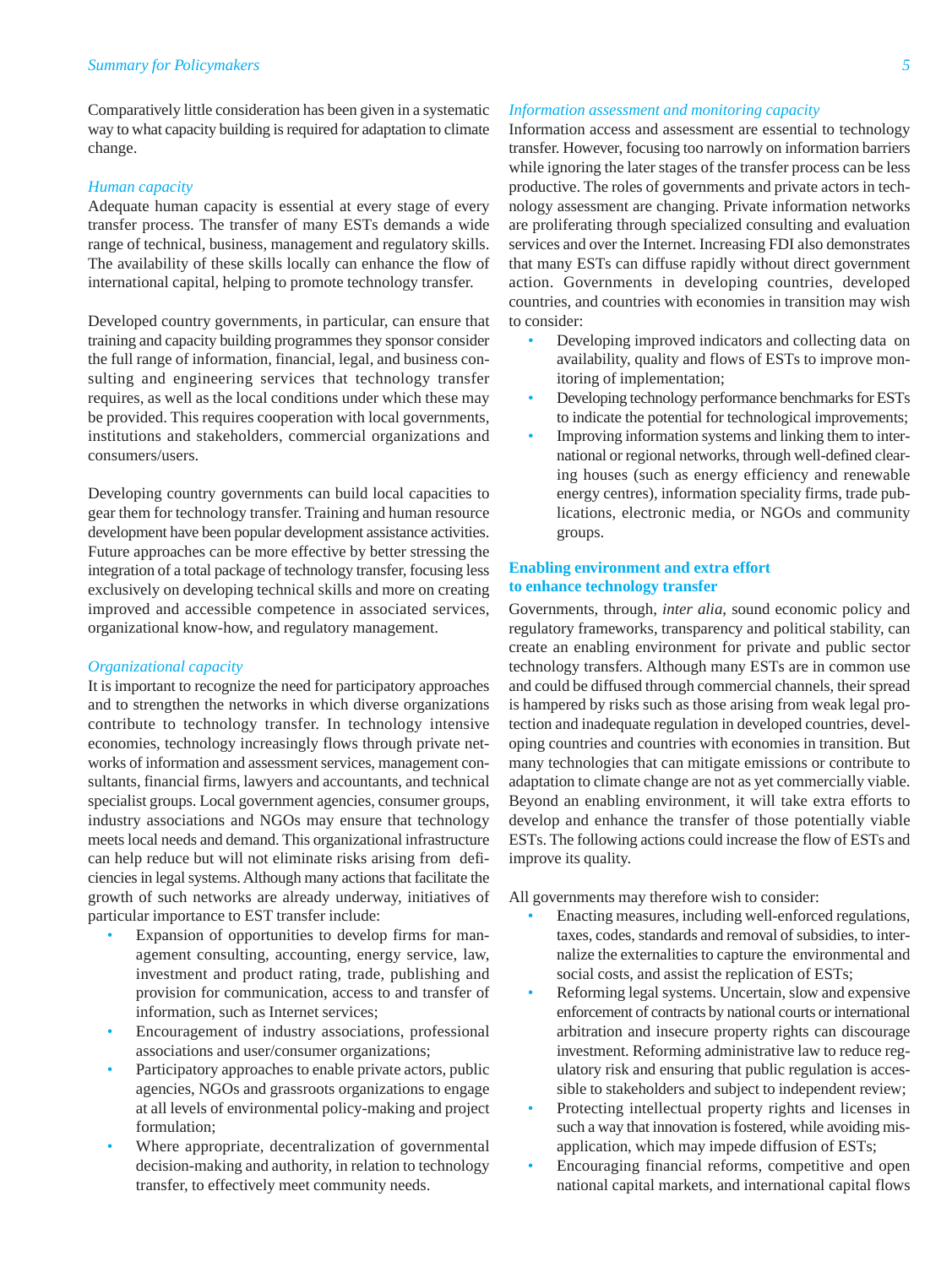that support foreign direct investment. Governments can expand financial lending for ESTs through regulation that allows the design of specialized credit instruments, capital pools, and energy service companies;

- Simplifying and making transparent programme and project approval procedures and public procurement requirements;
- Promoting competitive and open markets for ESTs;
- Stimulating national markets for ESTs to facilitate economy of scale and other cost reducing practices;
- Encouraging multinational companies to show leadership and use the same standards for environmental performance wherever they operate;
- Creating awareness about products, processes and services that use ESTs through means such as eco-labelling, product standards, industry codes, and community education;
- Using legislation, enhancing transparency, and increasing participation by civil society to reduce corruption in conformity with international conventions.

Governments of developed countries and countries with economies in transitions may wish to consider:

- Stimulating fair competition in EST markets by discouraging restrictive business practices;
- Reforming export credit, political risk insurance and other subsidies for the export of products or production processes to encourage foreign direct investment in ESTs;
- Developing environmental guidelines for export credit agencies to avoid a bias against, and promote the transfer of, ESTs, and discourage the transfer of obsolete technologies;
- Reducing the use, as trade policy measures applied to ESTs, of tied aid;
- Developing modalities and/or policies to improve the transfer of ESTs that are in the public domain;
- Increasing public funding for research and development (R&D) in cleaner technologies to reflect the high rate of social return and, wherever possible, enhancing the flows of ESTs arising from their publicly funded R&D programmes by entering into cooperation with developing countries in R&D partnerships and international research institutions;
- Increasing flows of national and multilateral assistance, including funding, especially in programmes targeted to environmental technologies, including patent licensing of ESTs where appropriate. Attention should also be paid to supporting pathways for transfer of ESTs among developing countries.

Governments of developing countries may wish to consider:

- Ensuring assessment of local technology needs and social impact of technologies so that transfer of and investment in ESTs meet local demands;
- Expanding R&D programmes, aiming at the development of ESTs particularly appropriate in developing countries and adjustment to local conditions; promoting complementary policies for ESTs;
- Improving pathways for technology transfer among developing countries through information regarding the

performance of ESTs in developing countries, joint R&D, demonstration programmes, and opening markets for ESTs;

- Developing physical and communications infrastructure to support private investments in ESTs and the operations of intermediary organizations providing information services;
- Improving the identification of specific barriers, needs and steps towards introduction of ESTs by consulting with priority stakeholders;
- Continuing to improve macroeconomic stability to facilitate ESTs to be transferred.

# **Mechanisms for technology transfer**

# *National Systems of Innovation*

The literature shows that National Systems of Innovation (NSIs) which integrate the elements of capacity building, access to information and an enabling environment into comprehensive approaches to EST transfer add up to more than the individual components and support the creation of an innovation culture. Subsystems and the quality of interconnections within them can successfully influence technology transfer. The concept of NSIs can be enhanced through partnerships with international consortia. Partnerships would be system oriented, encompass all stages of the transfer process, and ensure the participation of private and public stakeholders, including business, legal, financial and other service providers from developed and developing countries.

NSI activities may include:

- Targeted capacity building, information access, and training for public and private stakeholders and support for project preparation;
- Strengthening scientific and technical educational institutions in the context of technology needs;
- Collection and assessment of specific technical, commercial, financial and legal information;
- Identification and development of solutions to technical, financial, legal, policy and other barriers to wide deployment of ESTs;
- Technology assessment, promotion of prototypes, demonstration projects and extension services through linkages between manufacturers, producers and end users;
- Innovative financial mechanisms such as public/private sector partnerships and specialized credit facilities;
- Local and regional partnerships between different stakeholders for the transfer, evaluation and adjustment to local conditions of ESTs;
- Market intermediary organizations such as Energy Service Companies.

# *Official Development Assistance (ODA)*

Official Development Assistance (ODA) is still significant for developing countries and successful transfers of ESTs. ODA can also assist the improvement of policy frameworks and take on long-term capacity building. There is increasing recognition that ODA can best be focused on mobilizing and multiplying additional financial resources.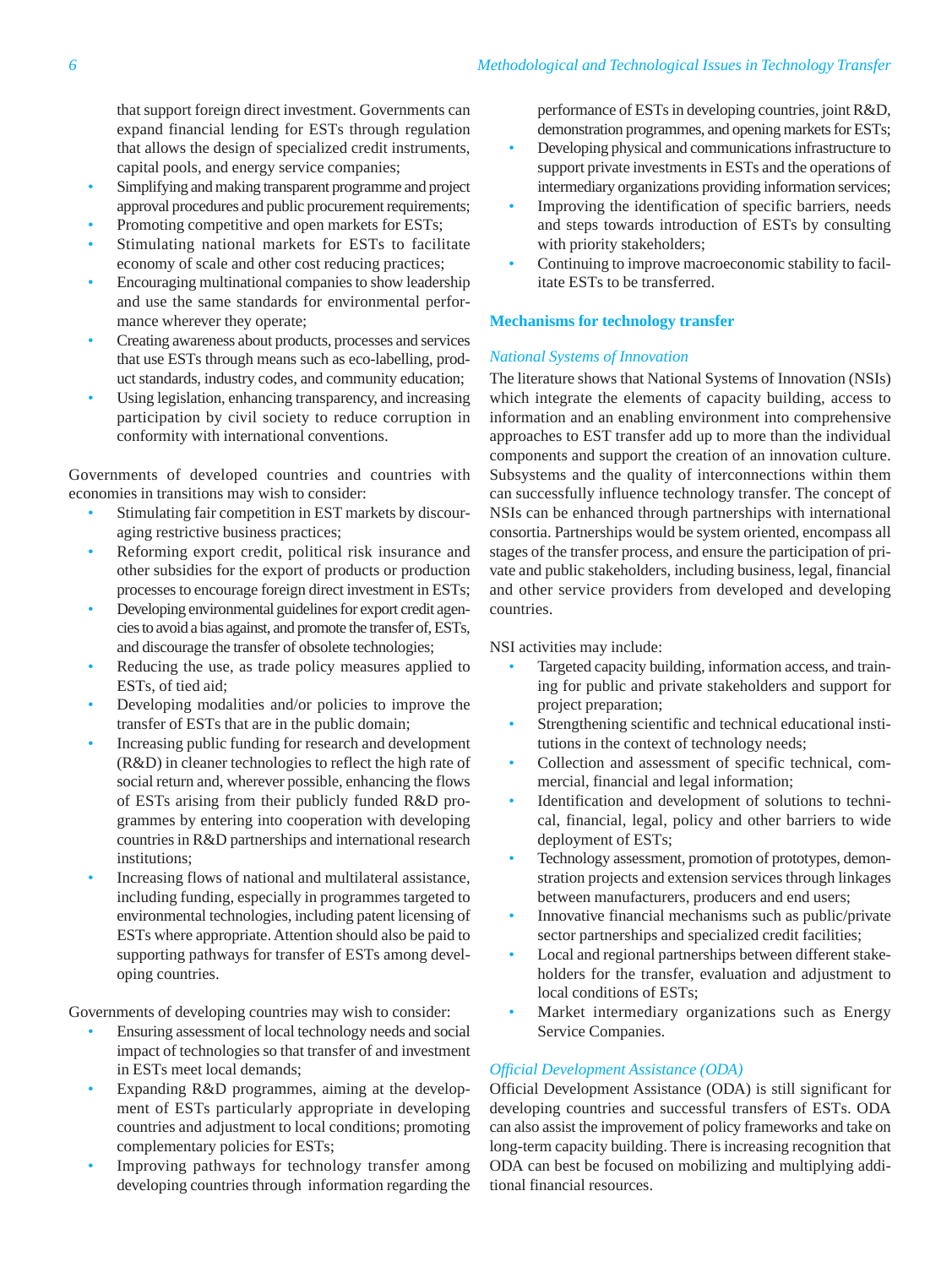# *Global Environment Facility*

The Global Environment Facility (GEF), an operating entity of the UNFCCC Financial Mechanism, is a key multilateral institution for transfers of ESTs. Compared to the magnitude of the technology transfer challenge, these efforts are of modest scale, even when added to the contributions from bilateral development assistance. The GEF currently targets incremental, one-time investments in mitigation projects that test and demonstrate a variety of financing and institutional models for promoting technology diffusion, thus contributing to a host country's ability to understand, absorb and diffuse technologies. GEF also supports capacity building projects for adaptation consistent with limitations currently imposed by Convention guidance. Continued effectiveness of GEF project funding for technology transfer may depend on factors such as:

- Sustainability of market development and policy impacts achieved through GEF projects;
- Duplication of successful technology transfer models;
- Enhanced links with multilateral-bank and other financing of ESTs;
- Funding for development and licensing of ESTs;
- Coordination with other activities that support national systems of innovation and international technology partnerships;
- Attention to technology transfer among developing countries.

# *Multilateral Development Banks*

Governments may use their leverage to direct the activities of Multilateral Development Banks (MDBs) through their respective Boards and Councils in order to:

- Strengthen MDB programmes to account for the environmental consequences of their lending;
- Develop programmatic approaches to lending that remove institutional barriers and create enabling environments for private technology transfers;
- Encourage MDBs to participate in NSI partnerships.

# *The Kyoto Protocol Mechanisms and the UNFCCC*

The analysis of the literature on the Kyoto Protocol Mechanisms, based on the preliminary stage of development of the rules for these, suggests that if they are implemented, the Mechanisms may have potential to affect the transfer of ESTs.

The extent to which Article 4.5 of the UNFCCC has been implemented is being reviewed by the UNFCCC. Given this evolving process, the IPCC has not been able to assess this matter.

# **3. Sectoral actions**

The key actions for the transfer of mitigation and adaptation technologies vary across sectors. Governments, private actors and community organizations are all involved in technology transfer in each sector, although their roles and the extent of their involvement differ within and across sectors. It is important to note the special characteristics of adaptation technologies. Adaptation in anticipation of future climate change is faced with uncertainty about location, rate and magnitude of climate change impacts. Adaptation technologies often address site-specific issues and their benefits are primarily local, which could hamper large-scale replication. On the other hand, they could reduce vulnerability not only to anticipated impacts of climate change but also to contemporary hazards associated with climate variability.

Central lessons learned through the sectoral studies are: *(1)* networking among stakeholders is essential for effective technology transfer; and *(2)* most effective technology transfers focus on products and techniques with multiple benefits. Actions that have been effective in technology transfer in the sectors evaluated in the Report are:

### **Buildings**

World-wide, the mix of relevant ESTs will vary, depending upon the climate, rural-urban distribution, and historical context. The effective actions for the transfer of ESTs may include: *(1)* government financing for incentives for the construction of more energy-efficient and environmentally-friendly homes; *(2)* building codes and guidelines, and equipment standards developed in consultation with industry to minimize adverse impacts on manufacturers; *(3)* energy and environmental performance labels on consumer products; *(4)* government programmes for more energy efficient and environmentally-friendly buildings, office appliances and other equipment; *(5)* demand-side management programmes to promote energy-efficient lighting and equipment; and *(6)* R&D to develop products in the building sector that meet community priorities.

#### **Transport**

Technological options — improved technology design and maintenance, alternative or improved fuels, vehicle use change, and modal shifts — as well as non-technical options, transport demand reduction, and improved management systems can reduce GHG emissions significantly. There are also non-transport options such as urban planning and transport demand substitution, such as telematics and improved telecommunications. Resource availability, technical know-how, and institutional capacity are among the factors that affect the cost and transfer of these options.

Government policies can promote cooperative technology agreements among companies of different countries, joint R&D, joint information networks, improved technical and management skills, and specialized training programmes. Adoption of appropriate standards and regulations can stimulate and facilitate technology transfer within and among countries. Partnership between government and the private sector and among countries can also help promote technology transfer within and among countries.

# **Industry**

New processes, efficient energy and resource use, substitution of materials, changes in design and manufacture of products resulting in less material use, and increased recycling, can substantially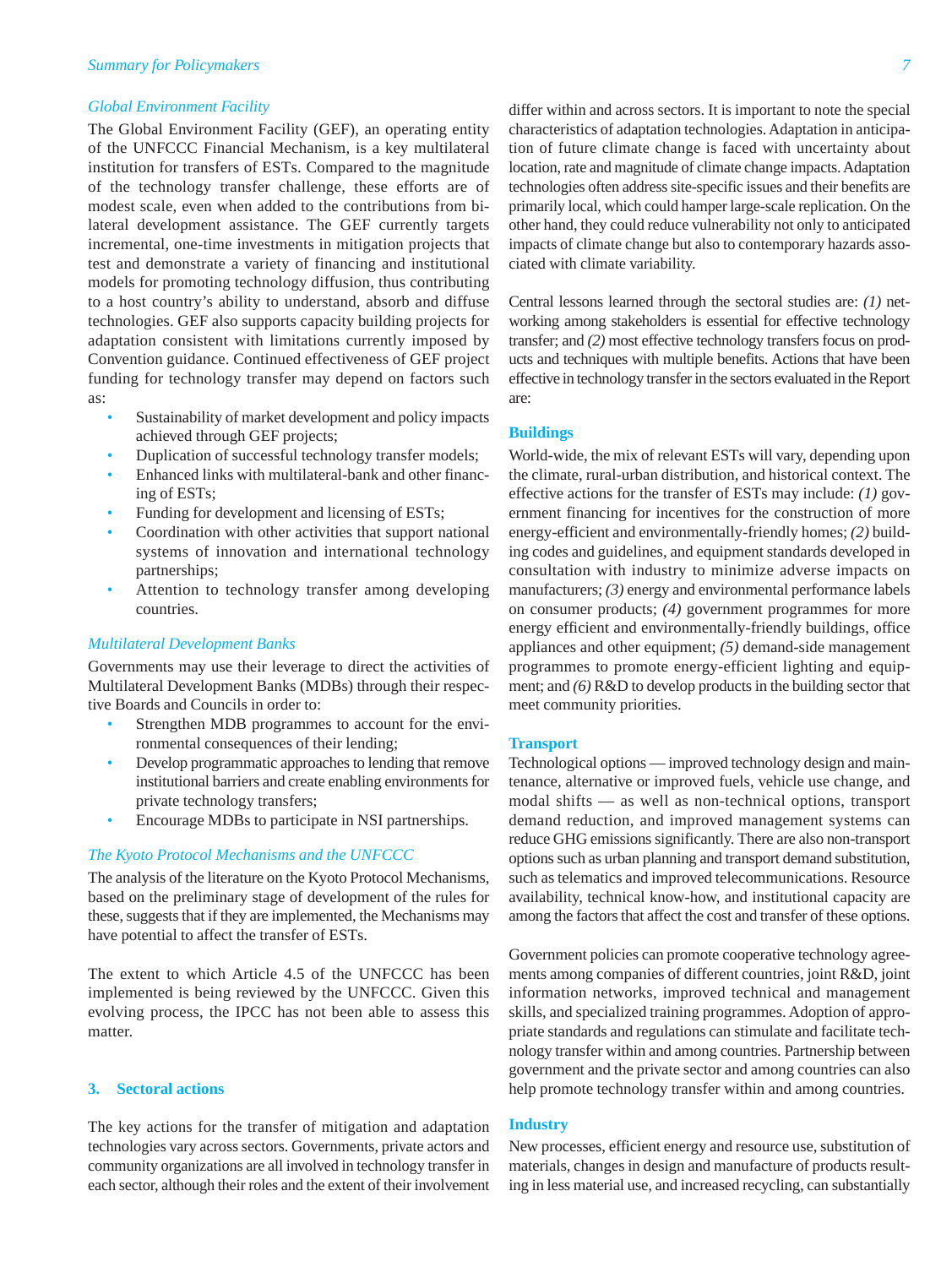reduce GHG emissions. Environmental legislation, regulation and voluntary agreements between government and industry can stimulate the development of efficient technologies and can lead to increased use of ESTs. Public technology assessment capabilities are important to provide information and capabilities to successfully transfer ESTs. Well-defined clearing houses can be useful in disseminating information to improve energy efficiency, especially with respect to small- and medium-sized enterprises that often do not have the resources to assess technologies. Long-term support for capacity building is essential, stressing the need for the cooperation of equipment and software suppliers and users. Experience has shown that investment in developing local capability to undertake adjustment to indigenous conditions is crucial to the success of industrial EST transfer.

# **Energy supply**

In general, the private sector plays a strong role in the transfer of energy supply technologies based in oil and gas sources and technology transfer mechanisms have been established for some time. Restructuring of the electricity sector world-wide is rapidly changing the direction of investments in the power sector with growing participation of the private sector. At the same time, the transfer of energy supply technologies for some other conventional and renewable sources, which often depend on the government to preserve or increase their presence in the market, is restricted due to institutional and socio-economic barriers. Nevertheless, the role of the government and multilateral banks is important in every sector to foster and ensure conditions for international financing, establish appropriate regulatory frameworks and create conditions to couple new energy investments, environmentally sound projects and sustainable development. Enabling actions by governments to promote energy options, including renewable resources, that are assisting to mitigate climate change, can be crucial to mobilize private capital for ESTs and raise increased attention to energy efficiency.

# **Agriculture**

Development of appropriate information bases on, *inter alia*, improved crop species and varieties, irrigation facilities, different tillage and crop management systems, and livestock manure treatment, including biogas recovery systems, can facilitate and promote the transfer of adaptation and mitigation technologies within and across countries and integration with indigenous solutions. Governments can create incentives for the transfer of ESTs by improving national agricultural information systems to disseminate information on ESTs, and expanding credit and savings schemes to assist farmers to manage the increased variability in their environment. The existing Consultative Group on International Agricultural Research (CGIAR) system may be one possible model for an R&D network among countries to build such an information base. Capacities to deal with climate change technologies and national agricultural research systems including those that investigate carbon storage, and early warning systems, are important elements. Efforts by developed countries and multilateral agencies can be improved to enhance this R&D system.

# **Forestry**

Government, community, and international organizations, including conservation organizations, have dominated technology transfer in the forestry sector. More recently, private establishments have been making inroads. Transfer of practices such as sustainable forest management (including reduced-impact logging, certification techniques and silvicultural practices), recycling, bioenergy technologies and agroforestry can contribute to the mitigation of carbon dioxide emissions. Establishing clear property rights, participatory forest management, use of financial incentives and disincentives, optimal use of regulations, and strengthening of monitoring and evaluating institutions are government actions that can promote their transfer.

# **Waste management**

Mitigation technologies are available and can be readily deployed. Roles of governments, private sector, and other organizations are changing. National governments can act as facilitators of municipal, private sector, and community-based initiatives. The private sector plays an increasing role, because meeting future waste management needs depends on expanded private investment. The involvement of community organizations is also increasing as the link between community support and project sustainability has become clear. It is important that projects emphasize the deployment of locally-appropriate technologies, and minimize the development of conventional large, integrated waste management systems in situations where lower cost, simpler alternatives can be used without compromising public health and environmental standards.

# **Human health**

An effective health system can help to address the adverse health impacts of climate change. Transfer of existing health technologies within and across countries can assist in achieving this objective. Raising public awareness of likely health impacts, close monitoring of health outcomes and training of health professionals are suitable actions. Thus, in terms of technology transfer there is a need to ensure that technologies are available at national and local levels for coping with any changes in the burden of disease that might be associated with climate change.

### **Coastal adaptation**

Technology transfer should focus on proven technologies for coastal adaptation, including indigenous solutions. Wetland restoration and preservation are examples of such proven adaptation technologies. Effective transfers of adaptation technologies are part of integrated coastal-management plans or programmes, that utilize local expertise. Because coastal management is predominantly a public activity, technology transfer in coastal zones is driven by governments. Fragmented organizational and institutional relationships, and lack of access to financial means are major barriers to the transfer of coastal adaptation technologies. Coastal adaptation programmes, based on strong partnership between existing institutions, can provide an effective response.